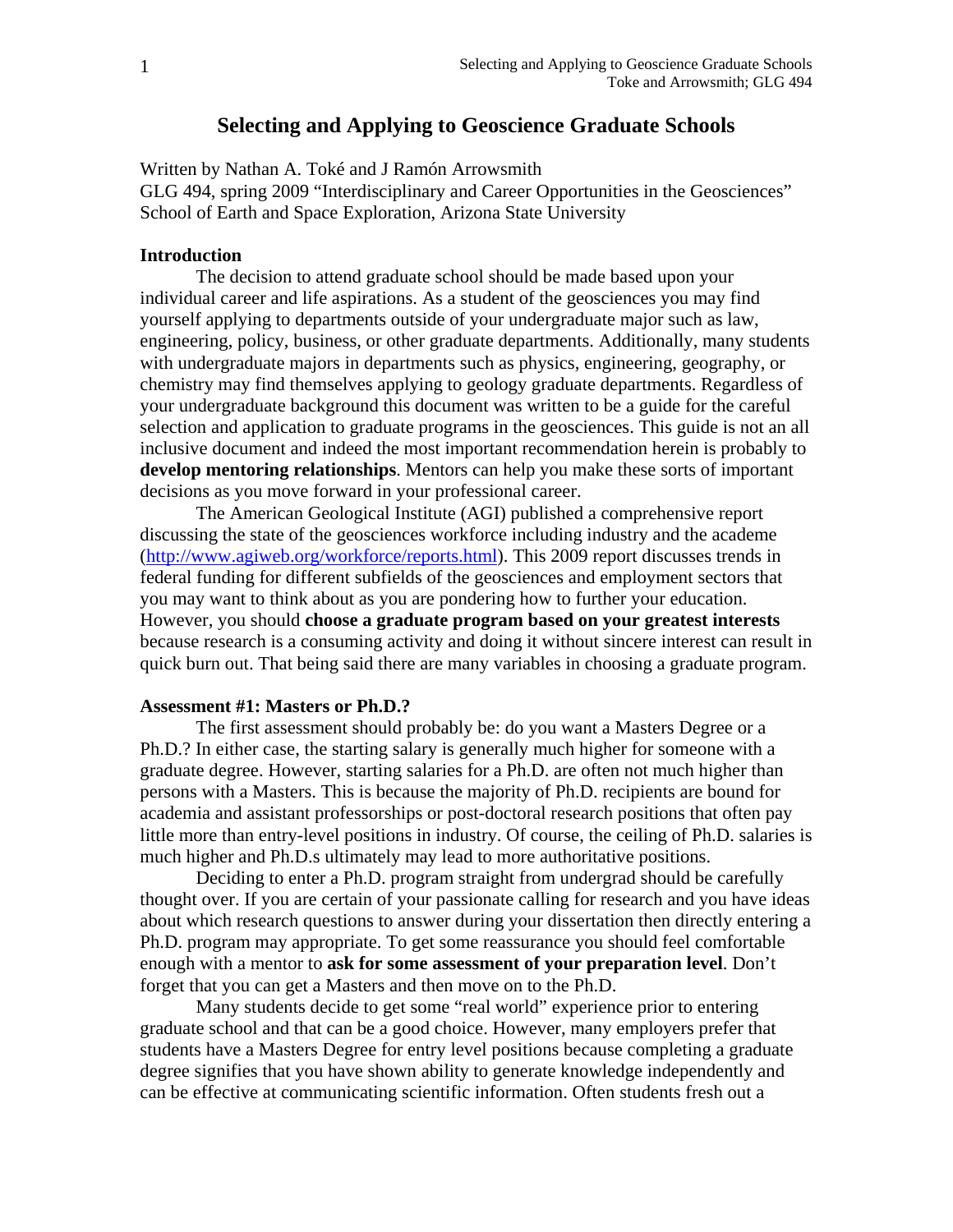Bachelors degree have found a subfield within the geosciences that really interests them, but they have not attained enough disciplinary information to determine the relevant research questions of the subfield. These students may be academically ready for a Ph.D. program, but some may be uncertain enough that they are not ready to commit 4-8 years of their life until they try it out with a Masters degree. Choosing to enter a Masters program is a sound choice and should prepare you well for continuing in a Ph.D. program. Again, you should work with a mentor to get advice on what programs will best fit your interest and experience. But, be aware that once you enter the "real world," it can be hard to come back, in particular because of the decrease in salary you may see, especially if your have greater personal responsibilities, like a family.

## **Choosing an Institution and Advisers**

 There are hundreds of Universities in the US that award graduate degrees in the geosciences. So how should you select one? Once again your best resource may be suggestions from people who know your abilities and know the field of geosciences well enough that they can give you some leads on good graduate programs and advisers. Choosing programs based upon potential advisers is a very reasonable way to go about selecting departments for application. However, when doing this you need to **establish communication with that potential colleague/advisor**. This could be through an introduction from one of your professors or via email communication about your research ideas. By starting a line of communication you are ensuring that your application will be given careful consideration. Additionally, you will begin to envision what it would be like to work with those individuals. Make sure to keep an open mind and cast the net broadly. Your own preconceptions about places and people may not bear out once you get to know them. Great opportunities may present themselves from surprising sources.

 Some Ph.D. granting geosciences departments have well renowned programs in specific areas such as hydrology at Colorado State University, or Oceanography at Scripps at UCSD. There are many programs that are highly thought of for a variety of geoscience fields such as Harvard, MIT, CalTech, Stanford, Washington, Berkeley, UCLA, Wisconsin, Michigan, and quite a few others. For some perspective, ASU is ranked at #31 overall and #17 among public geoscience Graduate departments. (http://grad-schools.usnews.rankingsandreviews.com/grad/geo/search).

 There are ~600 geoscience Ph.D. recipients nationwide every year (many of them coming from "top schools") and many more at top international schools. Thus, you should remember that many of the important scientists in your field cannot all be employed at the "top schools" or necessarily in the USA. So you must do your homework (internet searches, science literature, word of mouth) to determine who you could work with. If your ultimate goal is to work at a top research university, then you will want to select an adviser that is well-established in their field. Doing your homework also is a measure of your earnestness which will be manifest positively when you apply and talk with potential advisors.

 According to the latest AGI report there are 268 US institutions granting Ph.D.s in geosciences, however faculty of those 268 institutions attained their degrees from only 97 schools. Thus, if your ultimate goal is a professorship with an emphasis on research then you should be selective with your graduate school applications. That being said, there are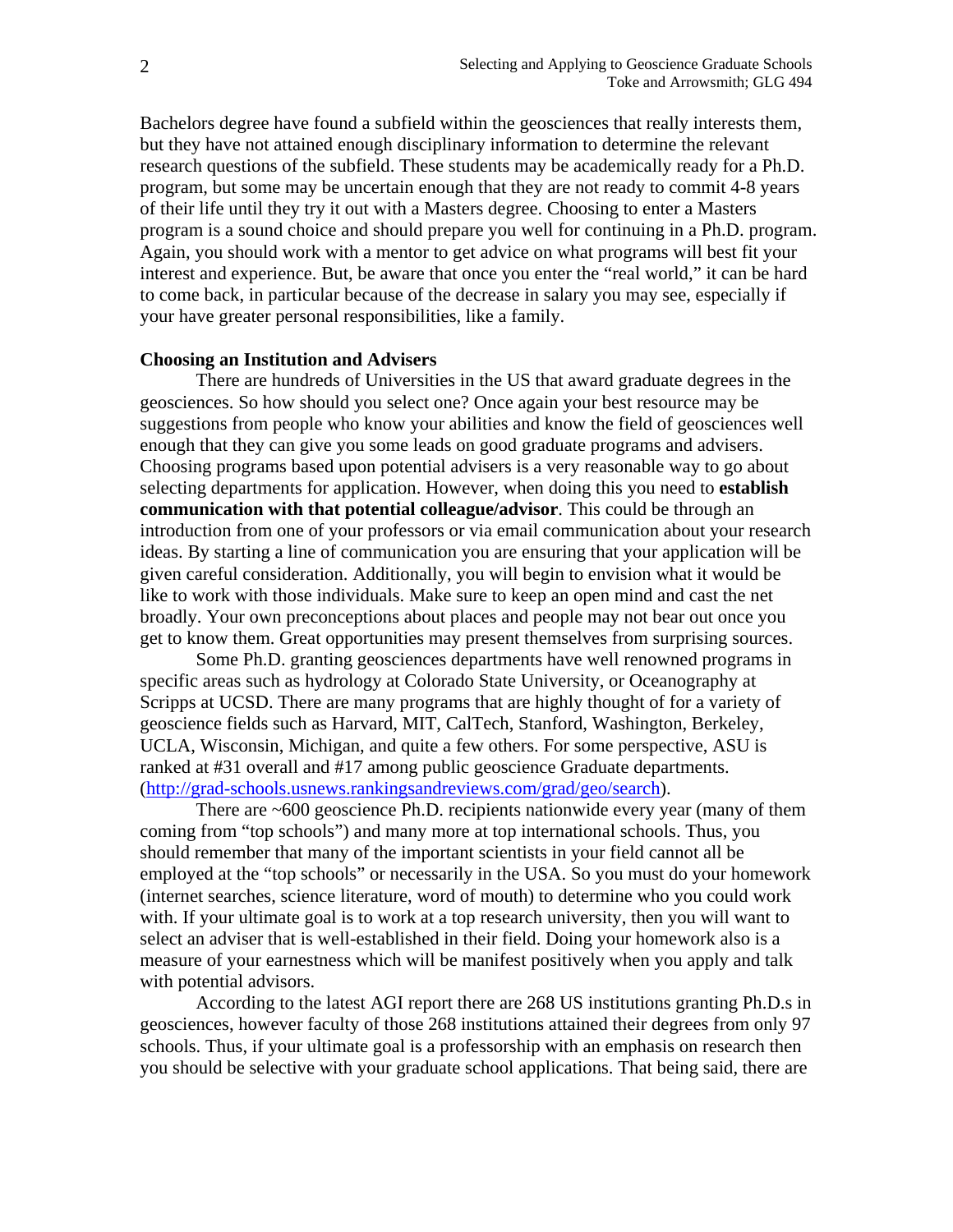many colleges and universities that do not grant geoscience Ph.D.s and many of those faculty come from the other aforementioned other 171 institutions.

 Excellent research is not only done at Ph.D. granting institutions. Many wellthought of scientists are professors in departments that grant only Masters Degrees and still more teach at undergrad only schools. These departments typically place much more emphasis on pedagogy, however many professors still find time for contributing to ongoing scientific research. Students of these institutions often find themselves receiving more attention than those in larger Universities and these schools can serve as a preparatory gateway for acceptance at high-powered Ph.D. programs. Additionally, many Ph.D. granting institutions offer Masters Degree options or a Masters in passing on the way to completing your Ph.D. These types of institutions can be a good option for the student with has a strong inclination towards a Ph.D., but is unsure. Additionally, these departments are usually larger and diverse in scope, so they can be a good choice for students who are still seeking a specialty.

 Students who are seeking entrance to graduate school and are absolutely certain that they do not want a Ph.D. they might look to select an adviser and program where the non academic track is embraced. This is because classroom, research, and professional foci will be more geared toward preparing you for industry. However, students may want to stay at the most-proximal University to their employment, friends, or family. This is understandable, but you should make sure your adviser understands your career intent from the start so that both of your expectations are met.

#### **Application Materials**

A typical checklist of application materials includes:

- 3-4 letters of recommendation
- Graduate Record Exam (GRE) scores
- Transcripts for all previous coursework
- Demographic and contact information
- Curriculum Vitae (CV)
- Letter of interest (sometimes with structured questions)
- Application Fee
- Sometimes there are supplemental materials

Typically, these days, at least part of your application will be electronic, but some departments require hard copy supplemental material. There is no general graduate application so make sure to read all instructions carefully. Often you need to send materials to both the departmental program and a graduate college at the same university. **Cost of Applications** 

- GRE Exam ~150\$ (a limited number of school reports included)
- GRE score report (~20\$/School)
- Application fee (varies, but expect 50\$/School)

A minimum of 3 applications is advisable and this will be about \$300. However, fees can easily exceed \$600 depending upon the number and types of departments.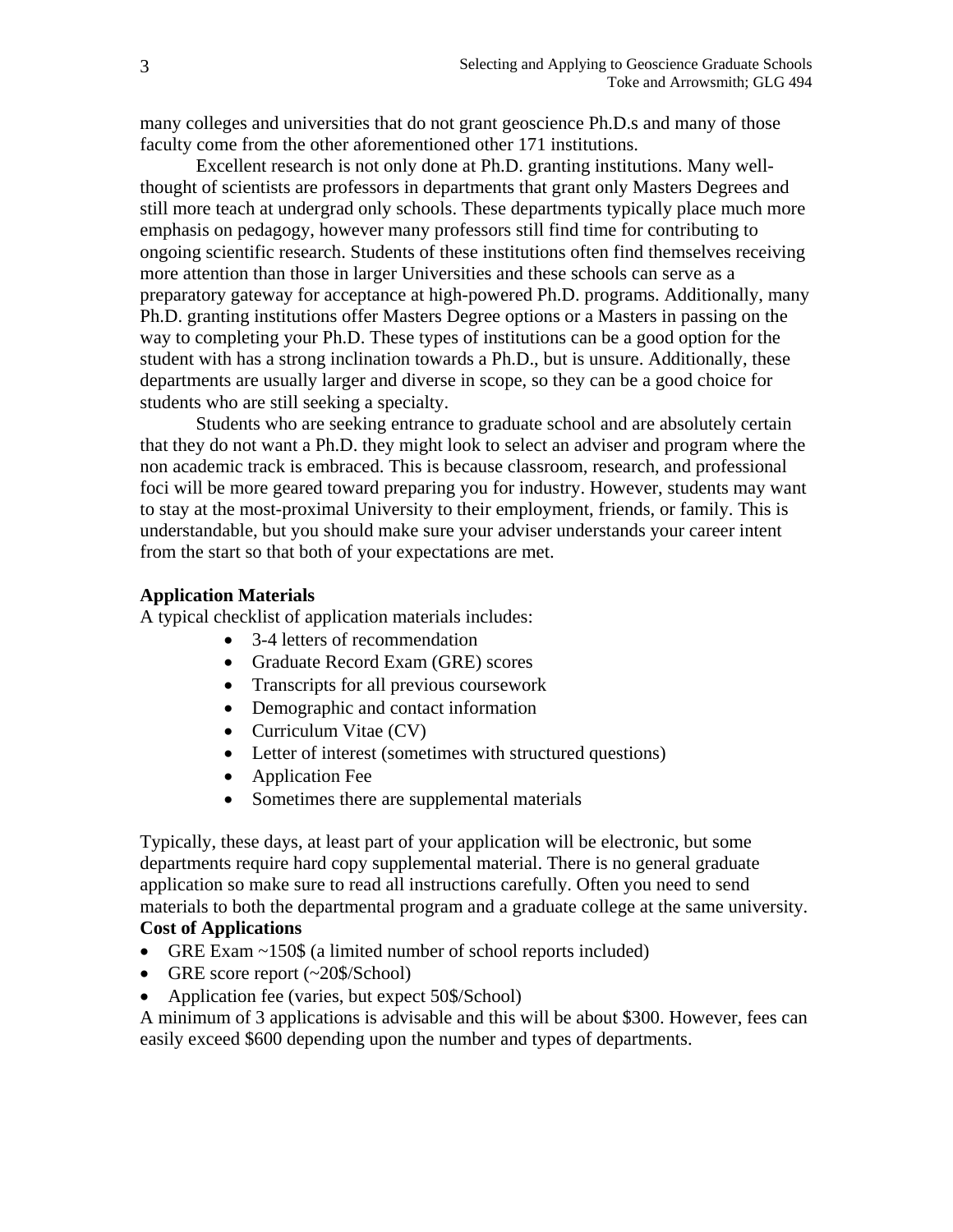#### **Graduate Record Exam (GRE)**

 The GRE is the standardized test for graduate school akin to the SAT. For some fields there are GRE subject tests such as in Physics or Chemistry. There was a Geology subject test, but it has been discontinued. If you are highly proficient in a science subject (i.e. physics) other than geology it may help your application if you take and perform well on that GRE subject test. However, it is rarely required.

 The basic GRE test consists of three sections: verbal, quantitative reasoning (math), and analytical writing. The verbal and quantitative sections are scored out of 800 points (like the SAT). In general the mathematics portion of the GRE is not much more demanding than the SAT and students in the sciences tend to perform very well relative their raw SAT math scores. However, the verbal portion of the GRE exam is much more advanced than the SAT and students in the sciences tend to have a lower raw score. However, universities look at your percentile rank, not raw score, relative to other applicants to your field of study when assessing your GRE scores. The writing section is scored on a 6 point scale. For GRE takers with intended graduate degrees in geology the mean scores are Analytical Writing is 4.3; Verbal is 497; and Quantitative is 624. Very good scores are above Analytical: 4.5; Verbal: 600; and Quantitative: 700. (http://www.ets.org/Media/Tests/GRE/pdf/gre\_0809\_guide\_web\_table%204.pdf)

 There are many test preparation services for the GRE and these can be useful for some, but they are usually unnecessary. Spending more time on your letters of interest and expanding your disciplinary knowledge will likely be more useful than boosting your GRE scores by 40 points. That being said you should definitely take 1-2 home practice exams so you can know what to expect prior to the exam. This is also advised because sometimes you can totally bomb a section (e.g., I have a friend who went from 380 verbal to 560 between two tests); if you have taken 1-2 practice tests then you will know if your test score was way off. This is probably the only good reason to take the GRE twice. Additionally you might be able to predict where your scores fit with the schools you are applying to. If you have aspirations of a top department, but have scored less than excellent on the GRE then you might also apply to some less prestigious departments. To learn more about scheduling GRE exams you should visit their website: http://www.ets.org. Take this test well in advance of your application deadlines. However, prior to taking it you should know 4 places where you intend to apply because they provide 4 free score reports that you must indicate at the time of the test.

## **Transcripts**

Transcripts are often required for both the department and graduate college where you are applying. So you may need to order quite a few of these. Generally you must submit official unopened transcripts that have a university seal on the envelope. It is not a bad idea to have a few on hand for last minute applications, but they can be sent directly from your school via an online order form and this probably the most official way to do it. The prices for transcripts can vary significantly. Some schools charge per transcript and others only charge per order. On per order cases you should just stock up. Depending upon your academic background you may have to track down transcripts from several schools you have attended (not your high school), but community college, your field camp school, an REU school, as well as your home institution. So be prepared!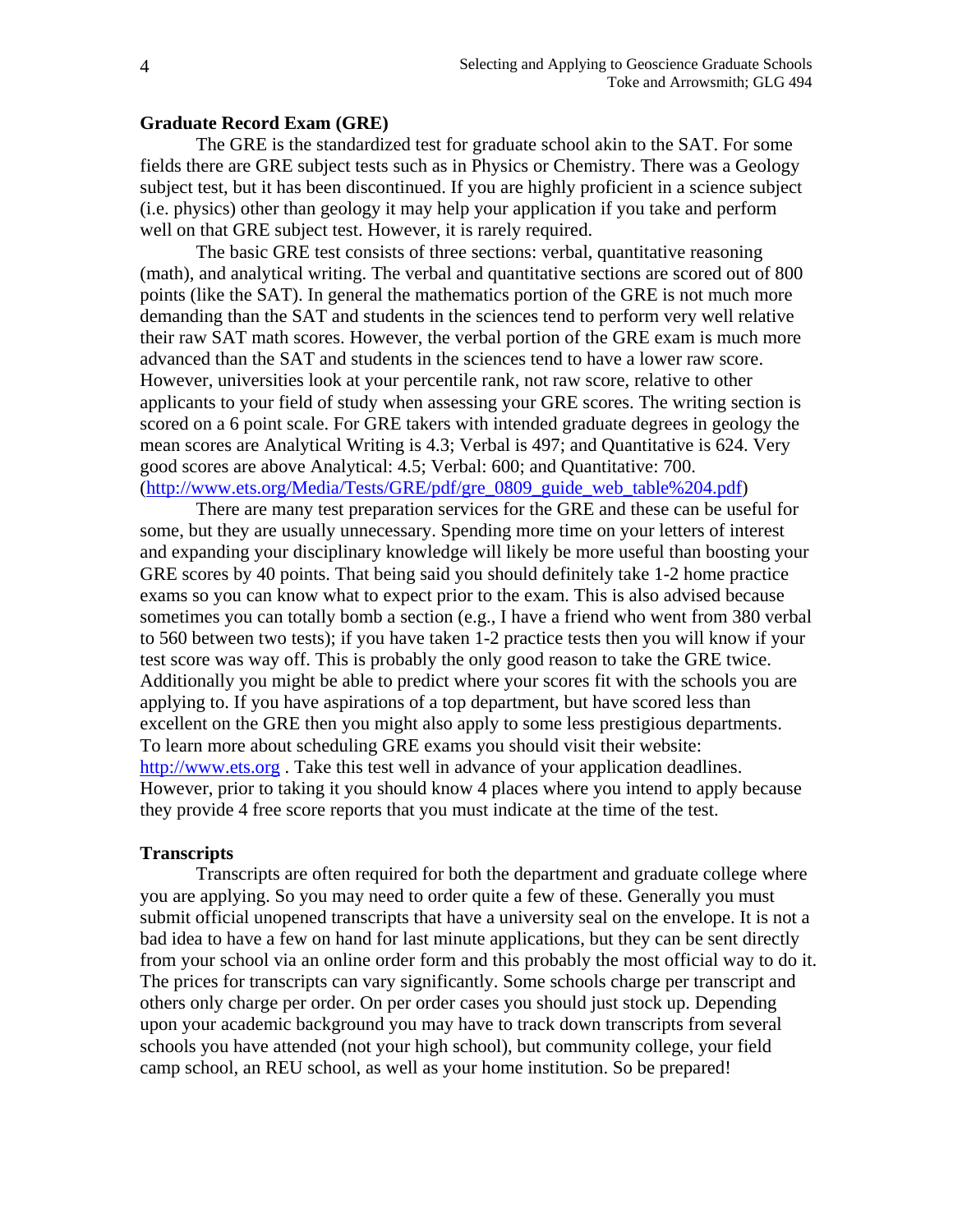## **Curriculum Vitae (CV)**

A CV is similar to a resume except in the content emphasized. A CV is not necessarily required by all schools, but if you have already established a record within your field of study then it can be a very helpful portion of your application. Even if the department does not request it you can use it as an email attachment when first contacting professors you might be interested in working with. Remember it is a great idea to have multiple CVs. One that is extensive, one that is only 1-2 pages, one that is for academia and one that can be used for applying to other jobs. For guidelines on CV creation you should look at examples online. Compare and contrast formats and stylize yours to fit your accomplishments. At the application stage for graduate school you will want to include the following (not necessarily in this order):

1) Educational Background

-academic/research adviser(s) (mentor)

-senior or masters thesis title (if applicable)

- 2) Short Career Statement of Interest
- 3) Honors and Awards

4) Coursework that is relevant to #2

5) Skills (computational and field) relevant #2

6) Publications and Presentations (abstracts you were included on)

7) Relevant work experience (Teaching assistant, work study in a lab, etc.)

# **Letter of Interest**

For each application you will either write a statement of interest or answer a series of question about your academic interests and background. It will be especially good if you can articulate the science questions that you are interested in working on as a graduate student, what aspects of geosciences motivate you, and what about the department is in common with your ethos and interests. Make sure to answer the specific questions asked by the department, but if it is free form here is an organizational outline:

 An effective letter should be about 2 pages with space and a half between the lines. An outline might be: paragraph 1—summary of the letter, including one sentence on your background, one sentence of your perceptions of their great department, and one sentence on the specific program(s) in which you are interested (use keywords such as "geomorphology," "tectonics," "hydrogeology," "planetary geology," etc., ending with the statement that thus you are enthusiastic about joining their program. Paragraph(s) 2 (and 3)—brief introduction to yourself highlighting your academic or other notable achievements with relevance to your application. End with a set of comments about why you want the degree for which you are applying. Paragraph 4—having done some research and made some contacts at that institution, talk about how your interests match well with the faculty and research programs in the department in which you are interested.

#### **Letters of Recommendation (3-4)**

 Your letters of recommendation need to be excellent. This is because a mediocre letter of recommendation implies that you don't really stand out as a candidate as viewed by someone in a similar position as those you are applying to work with. Letter writers should know about this. Your job as a student is to establish some mentoring relationships with faculty of your department. They should be more than happy to help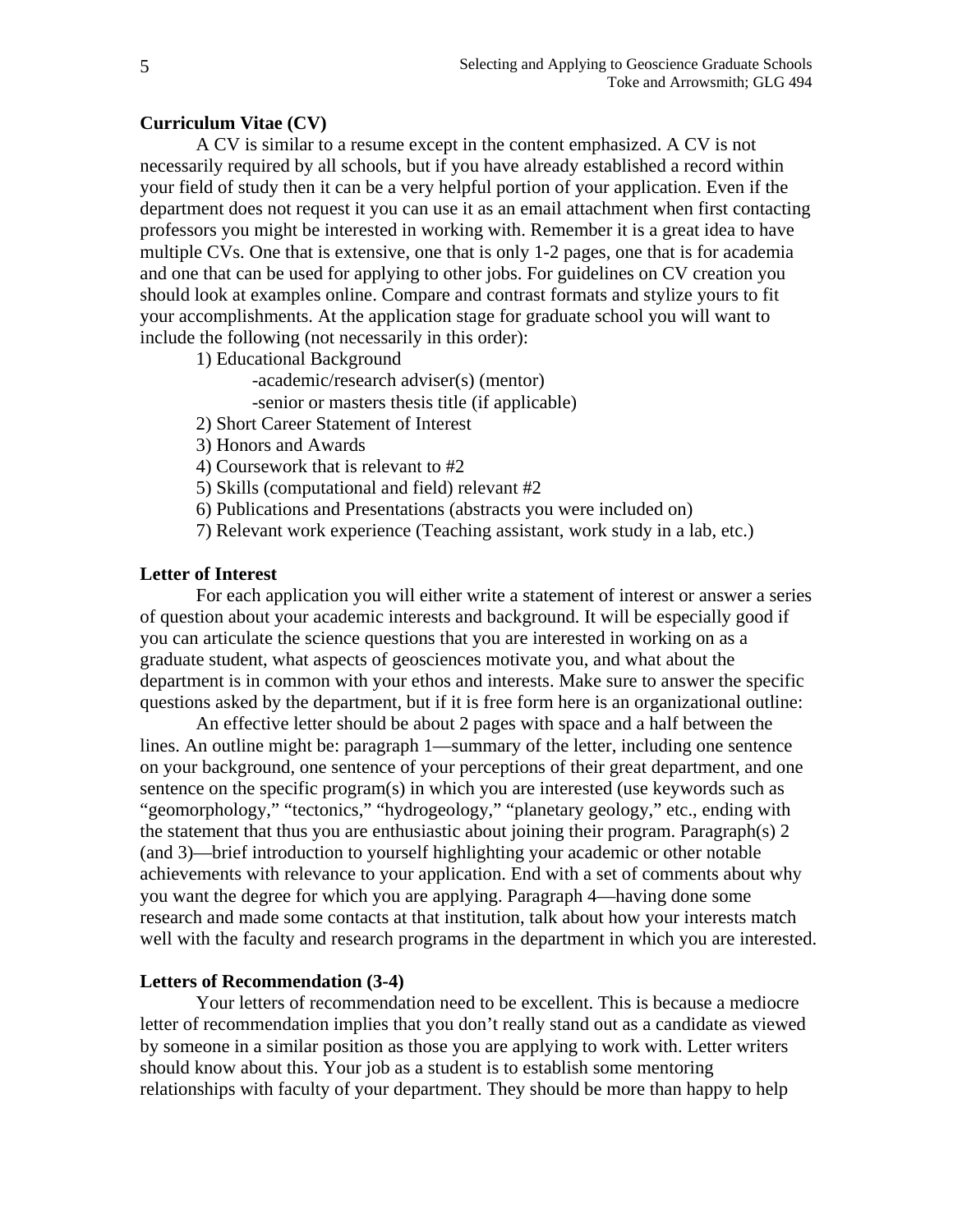you get into a graduate school. While it is probably not that common to form strong relationships with 3-4 faculty as an undergraduate; you will need 3-4 letters of recommendation. At least 2 of these people should know you well.

 If you are uncertain whether a letter writer will be able to write an excellent letter for you, ask! The particular faculty may decide they don't know you well enough to say anything substantial. Getting an A in one class is not necessarily enough to get someone to write you a letter. However, if you got an A and spent significant time working on a really cool class project then the professor might highly recommend you!

 Give your letter writers time to do a good job. While some faculty do everything last minute it is better to let them to decide how last minute they want to do things. So tell them about your applications early. Don't just tell them "I'm going to grad school." Tell them where you are thinking about applying, who you want to work with, and on what topics and why. They will likely give you advice and may suggest someone they know well; a person that will highly value their opinion as a letter writer and perhaps someone that has a cool project to work on. While your mentors are there to help you; remember that they are busy so you may need to gently and regularly remind them of deadlines.

## **Overall assessment of the application**

Many students wonder how their grades or GRE (or TOEFL for non-native English speakers) will be viewed within the entire application package. Every potential advisor and department is different and some may have minimum numerical standards for these scores. But, nearly everyone looks at the application as a whole. Most of the faculty looking at the applications are experienced and have seen many tens to hundreds of such applications and have certain indicators for which they look. Many geology applicants for example will have very good grades in their major, but only good grades in the ancillary science and math subjects. It is often those who have very good grades in all subjects who are a nose ahead in the decision process. The reviewers look carefully at the letters of recommendation, and take into consideration the writer. Is this person a fellow professor? Then, the reviewer expects to see assessment of classroom achievement, but also examples of independent research, commentary on personality in the sense of compatibility with colleagues, etc. Letters from industry professionals or those outside of the earth sciences can be good, but almost always carry less weight because of the uncertainty in assessment of the commentary by the faculty reviewing such letters. The one thing that you can control well is the content and presentation of the Letter of Interest. It should be interesting, have helpful detail with anecdotes, be not too long or too short, and should be very well proofread.

#### **After you have applied**

 Applications are typically due in early to mid January, but some are due earlier than this. If you are one of a department's top applicants they will notify you by the end of February and may invite you for a visitation weekend with the rest of their top applicants. These visitation weekends are often Thursday-Saturday in late February or March. In addition to notification of acceptance you will be offered a financial package that typically includes tuition waivers, health insurance, and teaching or research assistantships for 2 years if you are seeking a Masters or 3-5 if you seek a Ph.D. Sometimes departments have other incentives such as fellowships for their best